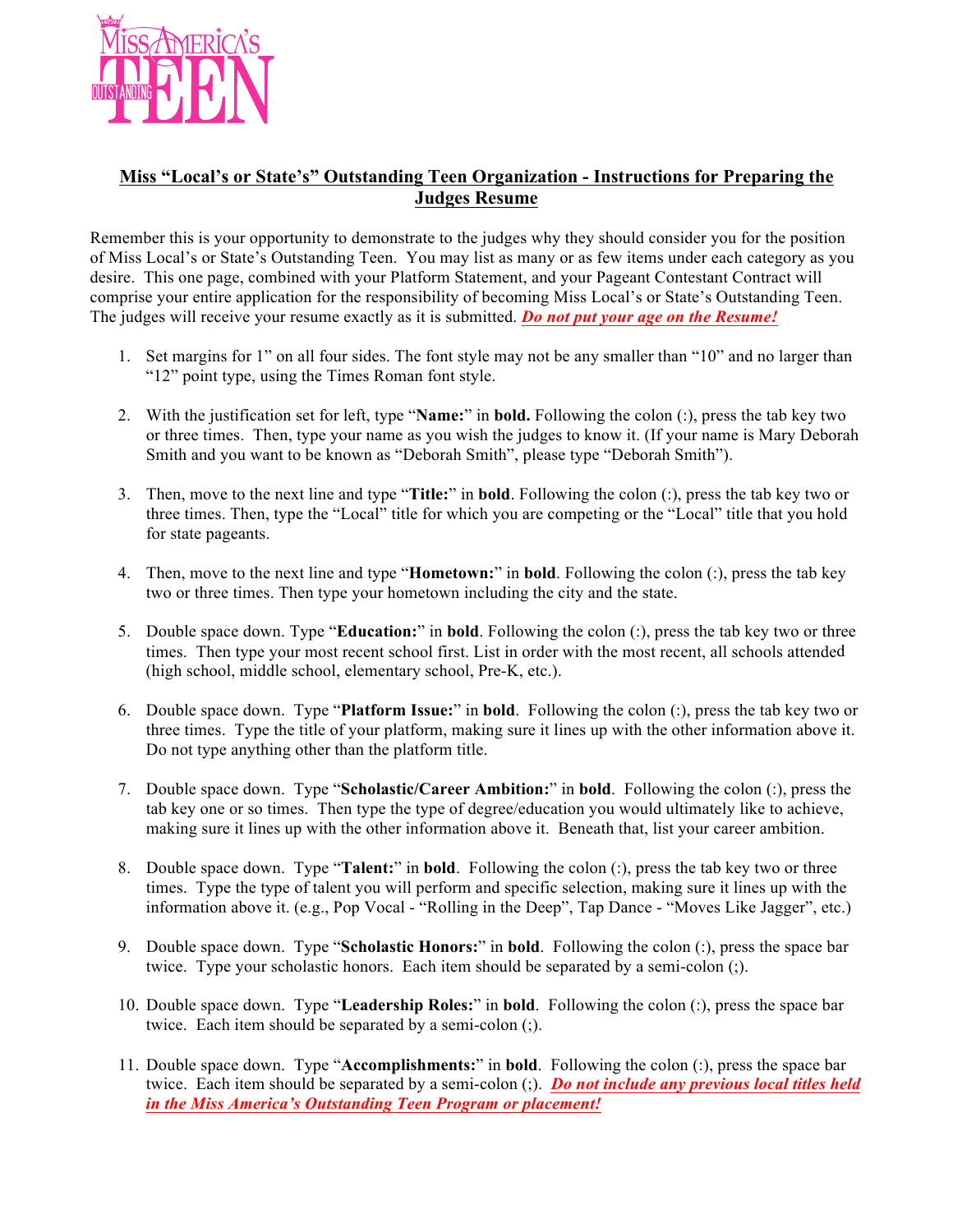

## **Miss "Local's or State's" Outstanding Teen Organization - Instructions for Preparing the Judges Resume**

- 12. Double space down. Type "**Interesting Facts:**" in **bold**. Following the colon (:), press the space bar twice. Each item should be separated by a semi-colon (;). *Do not include any previous local titles held in the Miss America's Outstanding Teen Program or placement!*
- 13. Double space down. Type "**Marketing Plan:**" in **bold.** Following the colon (:), press the space bar twice. In sentence form, explain how you would market the Miss Local's or Miss State's Outstanding Teen "brand". Please include any relevant experience you have which may uniquely qualify you to serve in this position. Please be aware that a portion of the Miss Local's or Miss State's Outstanding Teen responsibilities includes marketing the Miss Local's or Miss State's Outstanding Teen program to potential sponsors, educational institutions, and organizations.
- 14. Double space down. Type "**Legacy:**" in **bold**. Following the colon (:), press the space bar twice. This should be typed in sentence form. Please write what your legacy, as Miss Local's or State's Outstanding Teen will be. This statement should answer the question, "A year after giving up your title as Miss Local's or State's Outstanding Teen, what will people remember about your year of service?"
- 15. Double space down. Type "**Why I should be Miss Local's or State's Outstanding Teen 20\_\_:**" in **bold**. Following the colon (:), press the space bar twice. This should be typed in sentence form. Explain to the judging panel why you should be selected Miss Local's or State's Outstanding Teen and, more importantly, why you should be selected Miss Local's or State's Outstanding Teen this year.

# Important Information Regarding the Contestant's Judges Resume

### **Please remember that the entire form MUST FIT ON ONE PAGE using the Times Roman font style**.

You must leave a 1" margin on all four side of the page. Use your best judgment on what is most important for the judges to know about you. Use your space wisely. Please review the example of what the resume format look like. Any variations from this format will be returned to you and will not be accepted. Your materials will not be retyped. The judges will receive your original work.

## **CHECK SPELLING AND GRAMMAR!!**

This resume, your platform statement, and possibly a local pageant program book will be the only documents the judges will receive about you**.** By submitting these forms to your local teen organization, you certify that everything on your forms is true and accurate. If it is proven that any information on these forms is not true, correct, and factual, you risk losing your title.

#### **Some spacing issues may arise. Simply follow the example provided. Depending upon the set up of your document, you may need to press the "tab key" fewer or more times than indicated above).**

Do not attempt to change margins, font, size options, or deviate from the requested criteria as set forth in this document.

Use plain white paper for the document. Do not use paper with logos, crowns, names, decorations, or other embellishments. It will not be accepted if it is printed on anything other than plain white  $8\frac{1}{2}$ " X 11" paper.